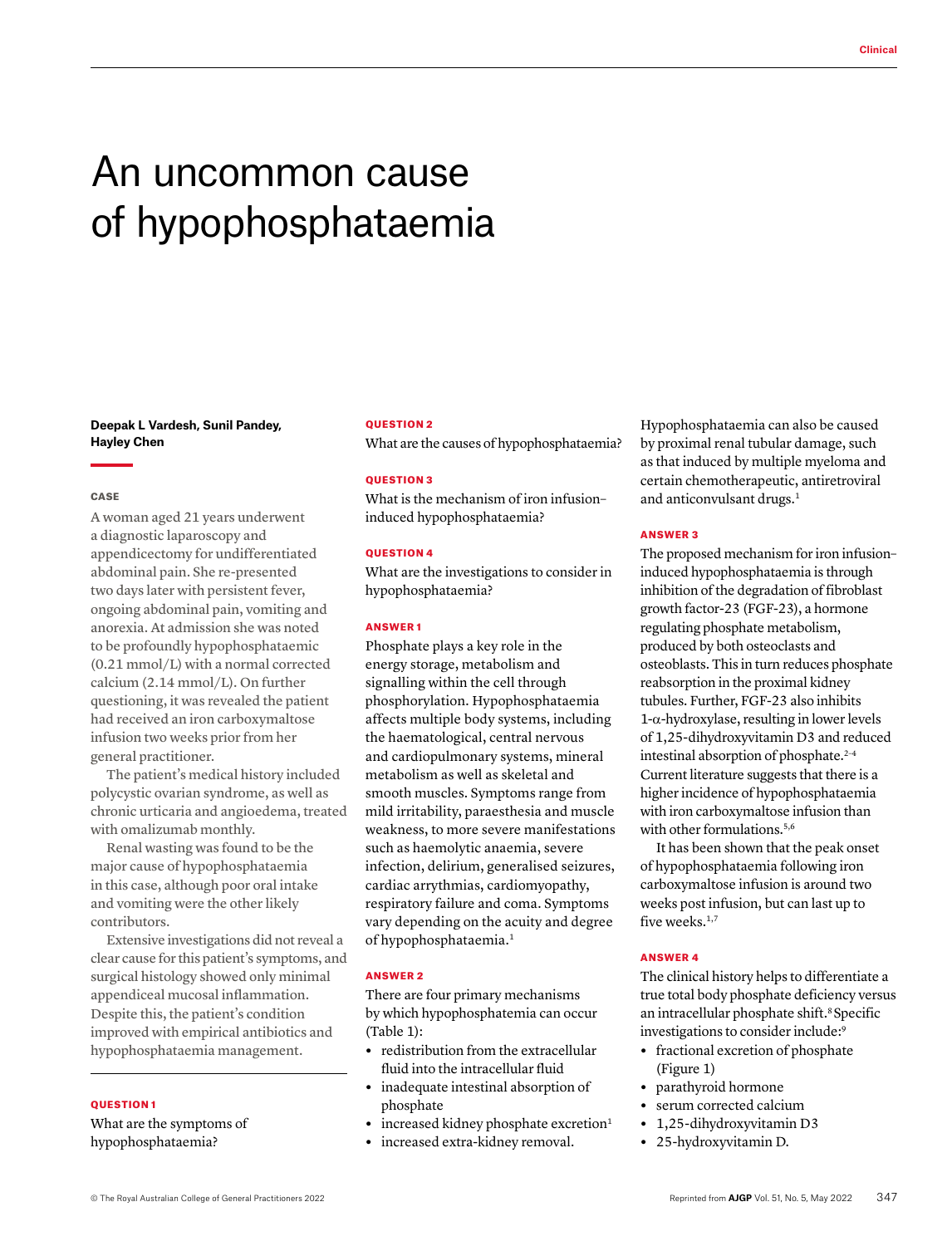The fractional excretion of phosphate refers to the percentage of filtered phosphate that is actually excreted. Fractional excretion of ≥5% suggests inappropriate renal wasting of phosphate, while fractional excretion <5% suggests appropriate kidney function (with other causes of hypophosphataemia, such as redistribution and reduced intestinal absorption, more likely).

Other relevant investigations for this patient are listed in Table 2.

## CASE CONTINUED

The patient had inappropriately high calculated fractional excretion of phosphate (24.4%), as calculated using the formula listed in Figure 1.

# QUESTION 5

What is the management of hypophosphataemia?

# ANSWER 5

The management of hypophosphataemia depends on the severity, chronicity and cause. In the case of iron infusion– induced hypophosphataemia, phosphate replacement remains key. Mild-tomoderate hypophosphataemia (serum phosphate >0.3 mmol/L) can be managed with oral replacement therapy.Patients with acute severe hypophosphataemia (<0.3 mmol/L) should be managed with intravenous replacement therapy initially, with subsequent transition to oral replacement once serum phosphate

 $\text{FEPO}_4 = [\text{PO}_4 \text{ (Urine)} \times \text{Creating (Serum)}]/[\text{PO}_4 \text{ (Serum)} \times \text{Creating (Urine)}] \times 100$ 

**Figure 1.** Formula for fractional excretion of phosphate *FEPO4 , fractional excretion of phosphate; PO4 , phosphate*

# **Table 1. Common causes of hypophosphataemia**

| <b>Redistribution from the extracellular</b><br>fluid into the intracellular fluid                                 | <b>Inadequate intestinal</b><br>absorption of phosphate | <b>Increased kidney phosphate</b><br>excretion                                                                                                                                                                                                                    | <b>Increased extra-kidney</b><br>removal |  |  |  |
|--------------------------------------------------------------------------------------------------------------------|---------------------------------------------------------|-------------------------------------------------------------------------------------------------------------------------------------------------------------------------------------------------------------------------------------------------------------------|------------------------------------------|--|--|--|
| • Glucose intravenous infusion<br>• Diabetic ketoacidosis<br>• Acute respiratory alkalosis<br>• Refeeding syndrome | • Use of phosphate<br>binders                           | • Primary hyperparathyroidism<br>• Parathyroid hormone-related<br>protein-dependent hypercalcaemia<br>of malignancy<br>· Intrinsic renal disease (eq Fanconi<br>syndrome)<br>• Drugs/toxins (eg ethanol,<br>acetazolamide, heavy metals,<br>cisplatin, foscarnet) | Haemodialysis                            |  |  |  |

## **Table 2. Relevant investigations at initial presentation and re-admission**

| <b>Investigations</b>                        | <b>Value at initial</b><br>presentation | Value at re-admission         | <b>Reference range</b>        |
|----------------------------------------------|-----------------------------------------|-------------------------------|-------------------------------|
| Serum phosphate                              | $0.38$ mmol/L                           | $0.21$ mmol/L                 | $0.75 - 1.5$ mmol/L           |
| Corrected calcium                            | $2.15$ mmol/L                           | 2.14 mmol/L                   | 2.1-2.6 mmol/L                |
| Parathyroid hormone                          | N/A                                     | $6.3$ pmol/L                  | $1-7$ pmol/L                  |
| 25-hydroxyvitamin D                          | N/A                                     | 57 nmol/L                     | 50-150 nmol/L                 |
| 1,25 dihydroxyvitamin D                      | N/A                                     | 52 pmol/L                     | 48-190 pmol/L                 |
| Serum creatinine                             | 75 µmol/L                               | 68 µmol/L                     | 45-90 µmol/L                  |
| Estimated glomerular filtration rate         | >90 mL/min/1.73m <sup>2</sup>           | >90 mL/min/1.73m <sup>2</sup> | >60 mL/min/1.73m <sup>2</sup> |
| Urine phosphate                              | N/A                                     | 10 mmol/L                     | N/A                           |
| Urine creatinine                             | N/A                                     | 4.9 mmol/L                    | N/A                           |
| Calculated fractional excretion of phosphate | N/A                                     | 24.4%                         | < 5%                          |
| C-reactive protein                           | 58                                      | 218                           | $5$                           |
| N/A, not applicable                          |                                         |                               |                               |